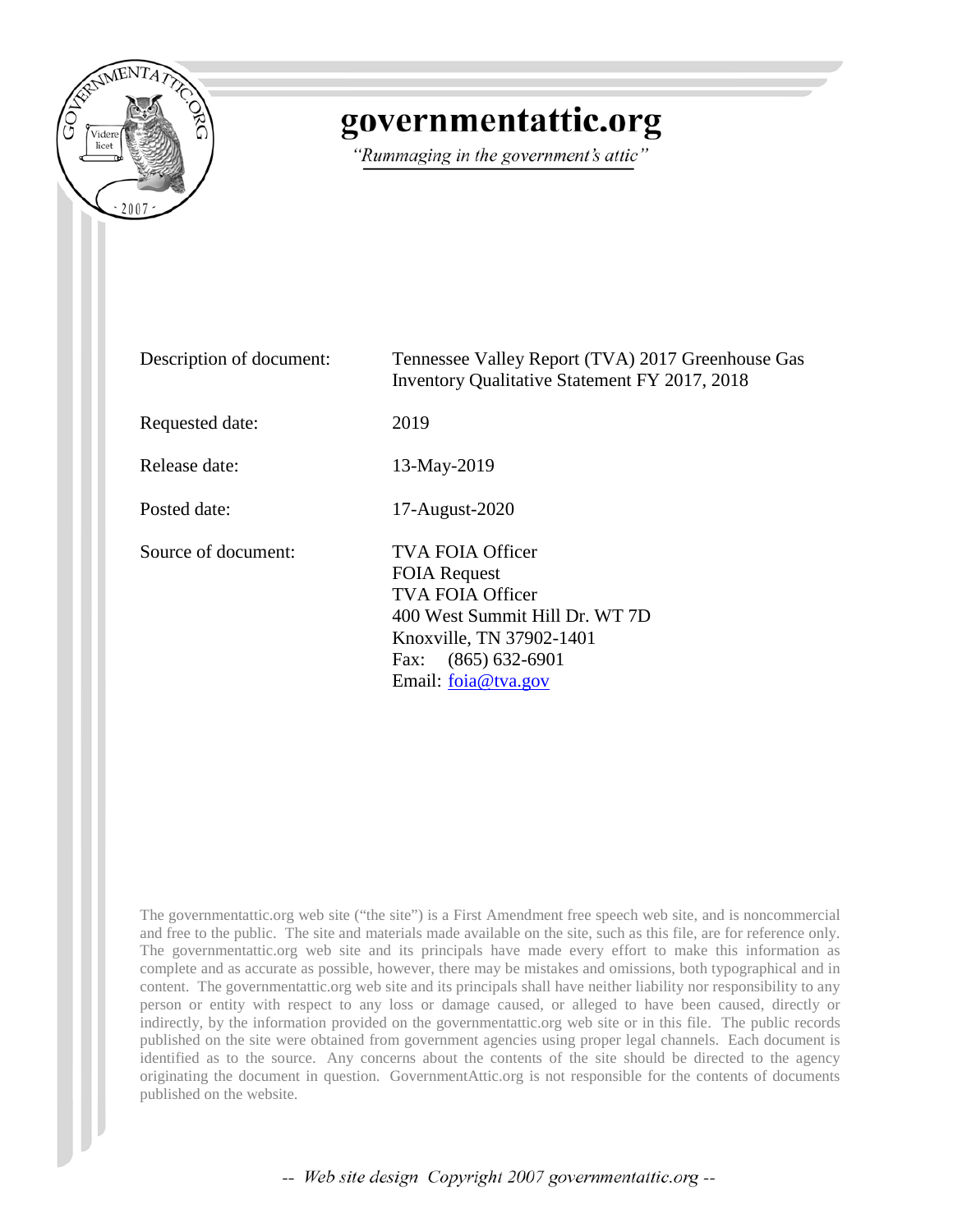

**Tennessee Valley Authority,** 400 West Summit Hill Drive, Knoxville, Tennessee 37902

May 13, 2019

This responds to your request under the Freedom of Information Act (FOIA) 5 U.S.C. § 552 to the Council for Environmental Quality (CEQ) for a copy of the Greenhouse Gas (GHG) Inventory Qualitative Statements for FY 2017 for each agency. Your request was referred to this office for a direct response for TVA's report and was processed under tracking number #5448.

Enclosed is a copy of the report TVA submitted to CEQ for FY 2017.

If you have questions about this response, you may contact me at (865) 632- 6945.

Sincerely,

Denise Smith TVA FOIA Officer

**Enclosure**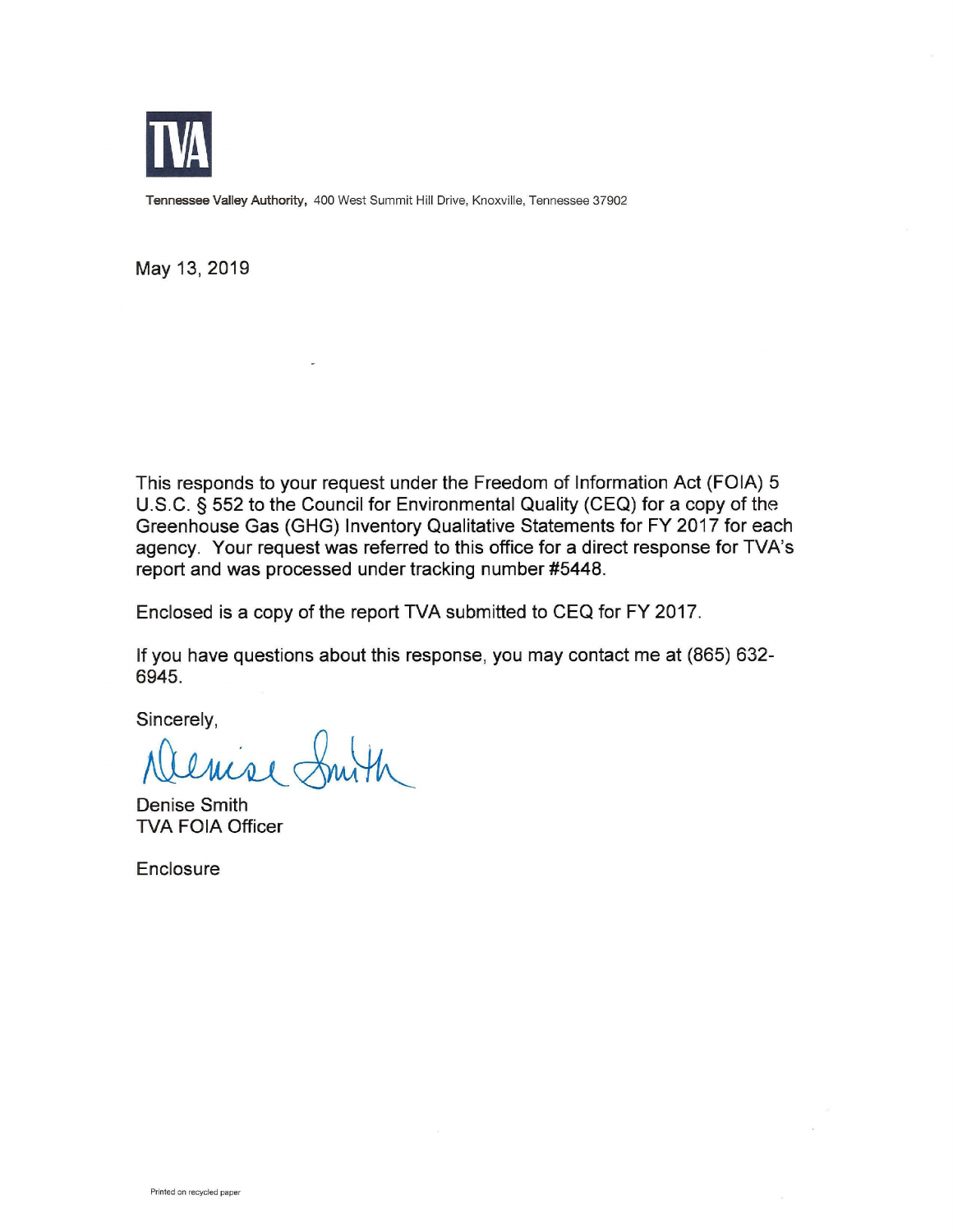## **Tennessee Valley Authority GHG Inventory Qualitative Statement FY 2017**

#### *Prepared by:*



### **January 30, 2018**

#### **Agency Contacts:**

Brenda E. Brickhouse Vice President, Environment & Energy Policy and Chief Sustainability Officer [bebrickhouse@tva.gov](mailto:bebrickhouse@tva.gov)

Lee Matthews Manager, Sustainability and Climate and Deputy Sustainability Officer [mlmatthews@tva.gov](mailto:jwmyers@tva.gov)